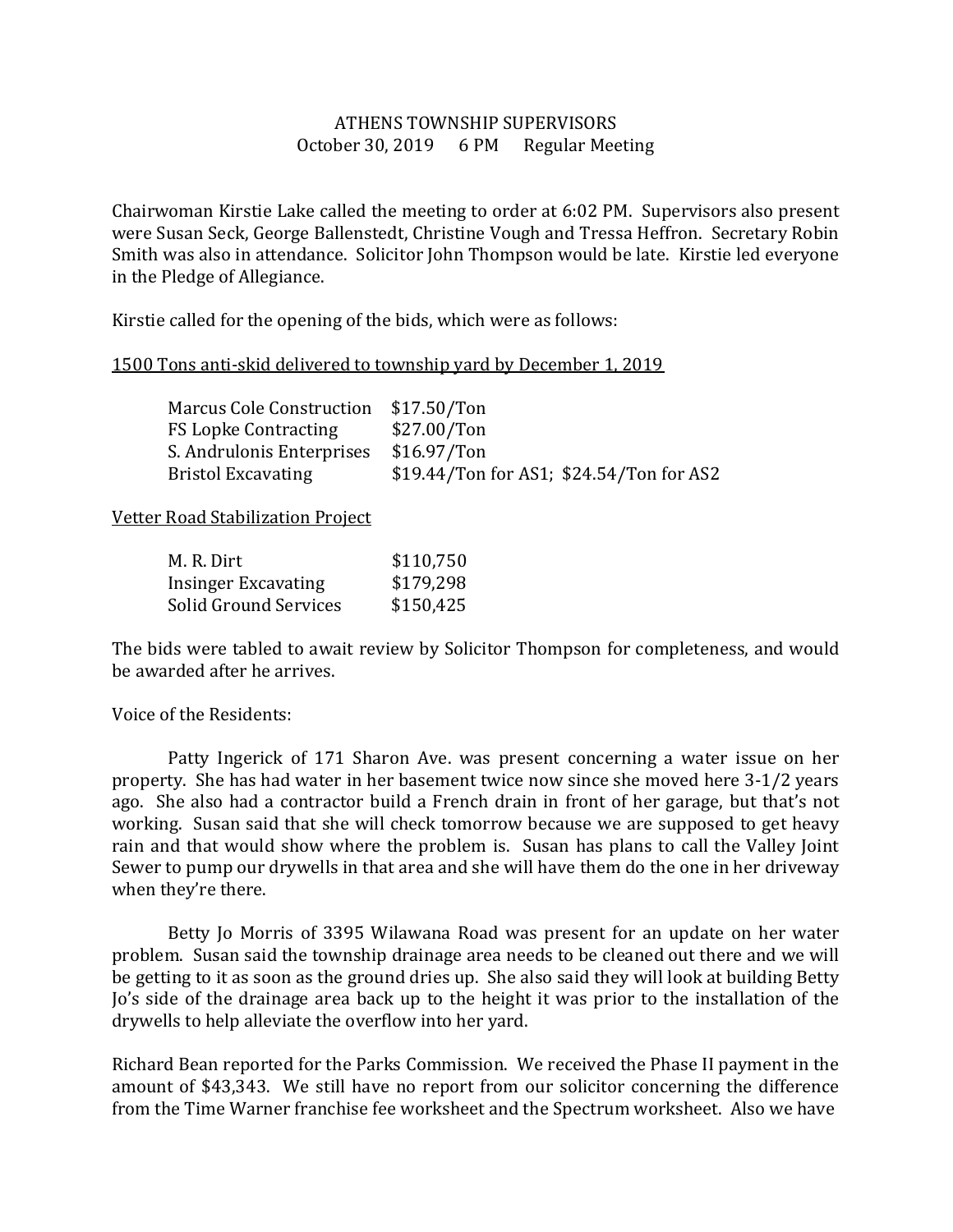Page Two Athens Township Supervisors October 30, 2019

not received any franchise payments for this year! The last payment was in March and was for 2018. Construction of the ATV Trail grant should be completed by the end of the month. The restroom, guiderails, loading ramp and pavilion are complete. The tables have been ordered and should be ready to paint in a couple weeks. The ORV club will be painting them. The overlooks have been cut at a cost of \$6,500. Barry's last day will be November 15<sup>th</sup>. Round Top will close November 23<sup>rd</sup> and will be open after deer season for cross country skiing when there is snow on the ground. Their 2020 budget is completed.

George Ballenstedt reported for the fire company. They have done some fire safety promotions for the schools. There will be a Super Bingo in April with a prize of \$10,000!

On motion of Christine, second by Tressa, it was unanimous to release the Spalding Memorial Library funds, as we have received their financial statements for 2018.

The next 4 agenda items were tabled until John Thompson arrives.

On motion of George, second by Susan, it was unanimous to approve the 2020 Bradford County Humane Society contract in the amount of \$1,312.75.

Robin advised the Board that we received an answer On October 9, 2019 to our May, 2018 request to install "Except Local Traffic to Lamoka Road" signs on Mile Lane Road so that tractor trailers would be able to make their deliveries. PennDOT grants us the permission if we purchase the signs. Susan has them ordered.

On motion of Kirstie, second by Christine, it was unanimous to have Robin advertise the proposed 2020 budget for inspection, and for adoption at our December 18th meeting.

On motion of Tressa, second by Susan, it passed to submit a Letter of Intent to DCED for a police consolidation study for the possible combination of the Athens Borough and the Athens Township police departments. Christine asked if they had met with both chiefs on this, and Kirstie said they had. Christine voted no.

Susan Seck reported that we have 'water, water everywhere!'. She is now on her 4th FEMA representative and it is frustrating to keep having to bring each one up-to-speed. The crew is preparing for winter. We have pipes to put in as well.

On motion of George, second by Kirstie, it was unanimous to approve the minutes of September 25<sup>th</sup>, 28<sup>th</sup>, and October 22<sup>nd</sup>, 2019 as written.

On motion of Christine, second by Kirstie, it passed to approve the minutes of October 15, 2019 as written. Tressa abstained as she was absent from that meeting.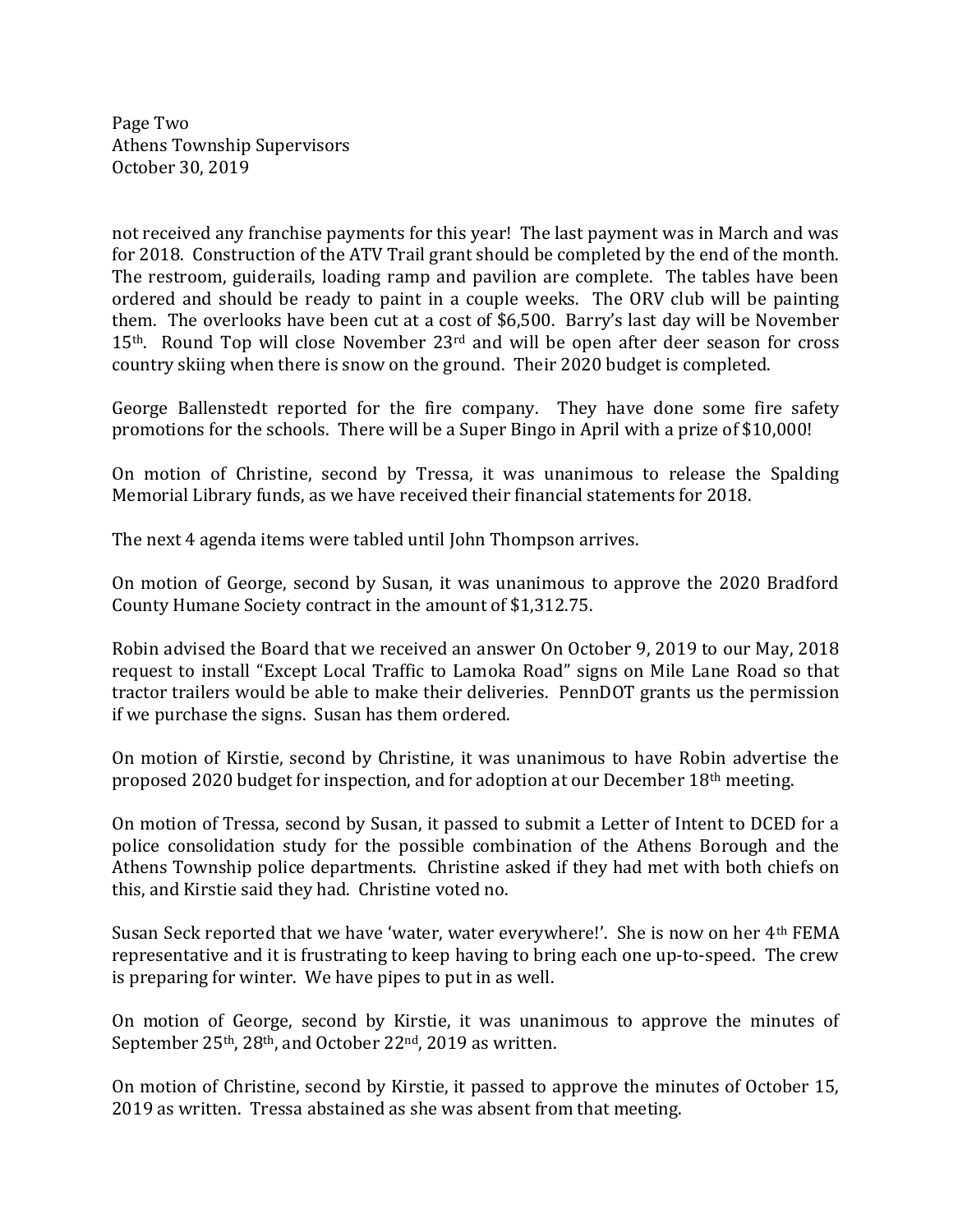Page Three Athens Township Supervisors October 30, 2019

On motion of Tressa, second by Susan, it was unanimous to approve the monthly bills as presented. A complete listing of revenues and expenditures is on file in the office of the Treasurer.

On motion of George, second by Tressa, it was unanimous to accept the monthly reports as presented.

Correspondence/Information was as in the meeting agenda.

Chairwoman Lake took the Board into executive session at 6:55 PM. John Thompson arrived at 7:20 PM. The regular meeting reconvened at 9:02 PM.

On motion of Kirstie, second by Susan, it was unanimous to appoint Cheryl Wood-Walter as a Zoning Hearing Board alternate for a term to expire September 9, 2022.

The bids were discussed with John. On motion of Kirstie, second by George, it was unanimous to disqualify the bid of S. Andrulonis Enterprises because of improper bid security, and to award the bid to Marcus Cole Construction for the 1500 Tons antiskid to be delivered to the township yard by December 1, 2019.

On motion of Tressa, second by Kirstie, it was unanimous to accept the bid of M. R. Dirt for the Vetter Road Stabilization Project.

On motion of Kirstie, second by Tressa, it was unanimous to accept the recommendation of Conrad Siegal to change the actuarial assumptions for both the Non-Uniform Defined Benefit Plan and the Police Defined Benefit Plan to the SOA Public Sector Table for Safety Workers. We presently use the IRS 2017 Small Combined Table.

On motion of Kirstie, second by Tressa, it was unanimous to approve the easement for the relocation of a portion of Vetter Road. The Secrists had to leave the meeting prior to John arriving, so John will drop the easement off to Secrists tomorrow for signature and they will get it back to the office by Tuesday.

On motion of Kirstie, second by Susan, it was unanimous to have John negotiate the lease with Clarity Connect.

On motion of Kirstie, second by George, it was unanimous to have Robin get Diana from Spectrum's contact information to John so he can get our issues resolved as soon as possible.